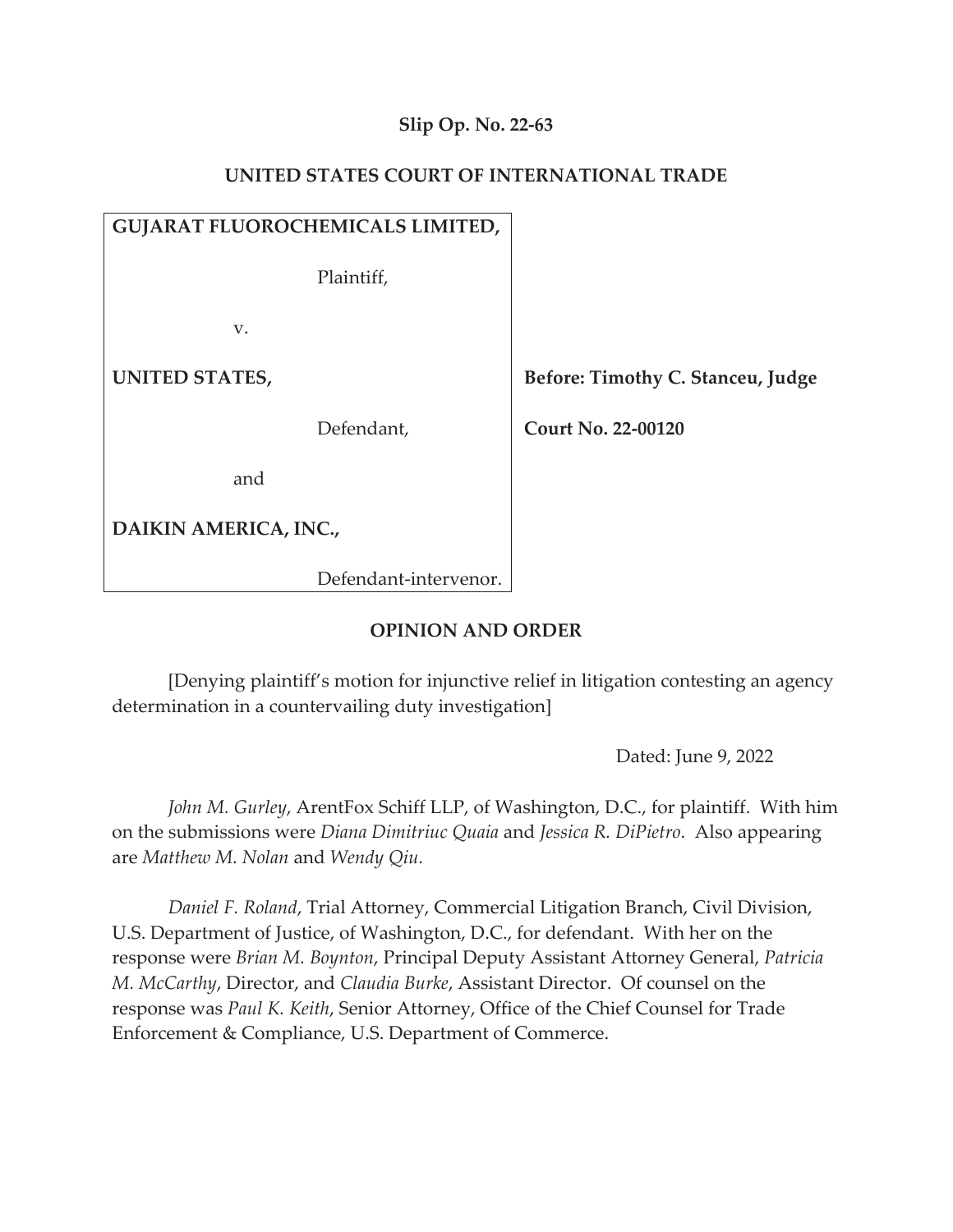*Luke A. Meisner*, Schagrin Associates, of Washington, D.C., for defendantintervenor. Appearing with him are *Roger B. Schagrin*, *Benjamin J. Bay*, *Christopher T. Cloutier*, *Elizabeth J. Drake*, *Jeffrey D. Gerrish*, *Joseph A. Laroski, Jr.*, *Kelsey M. Rule*, *Michelle R. Avrutin*, *Nicholas J. Birch*, *Saad Y. Chalchal*, and *William A. Fennell*.

Stanceu, Judge: Plaintiff Gujarat Fluorochemicals Limited ("GFCL" or "GFL") is an Indian producer of granular polytetrafluoroethylene ("PTFE"). GFCL brought this action to contest a decision (the "Final Determination") of the International Trade Administration, U.S. Department of Commerce ("Commerce" or the "Department") in a countervailing duty ("CVD") investigation of imports of granular PTFE resin from India and has filed a motion for injunctions. The court denies plaintiff's motion as it applies to a preliminary injunction that plaintiff seeks to lower the rate of cash deposits, holding that plaintiff has not shown the likelihood of irreparable harm in the absence of such a preliminary injunction. The court also denies, without prejudice, plaintiff's motion as to an injunction to prohibit liquidation of entries during the pendency of this litigation, concluding that GFCL has failed to propose an injunction in a technical form that the court may issue.

## **I. BACKGROUND**

Plaintiff brought this action on April 12, 2022, asserting subject matter jurisdiction under section 201 of the Customs Courts Act of 1980, 28 U.S.C. § 1581(c), according to which the court reviews actions commenced under 19 U.S.C. § 1516a.<sup>1</sup>

<sup>1</sup> All citations to the United States Code herein are to the 2018 edition.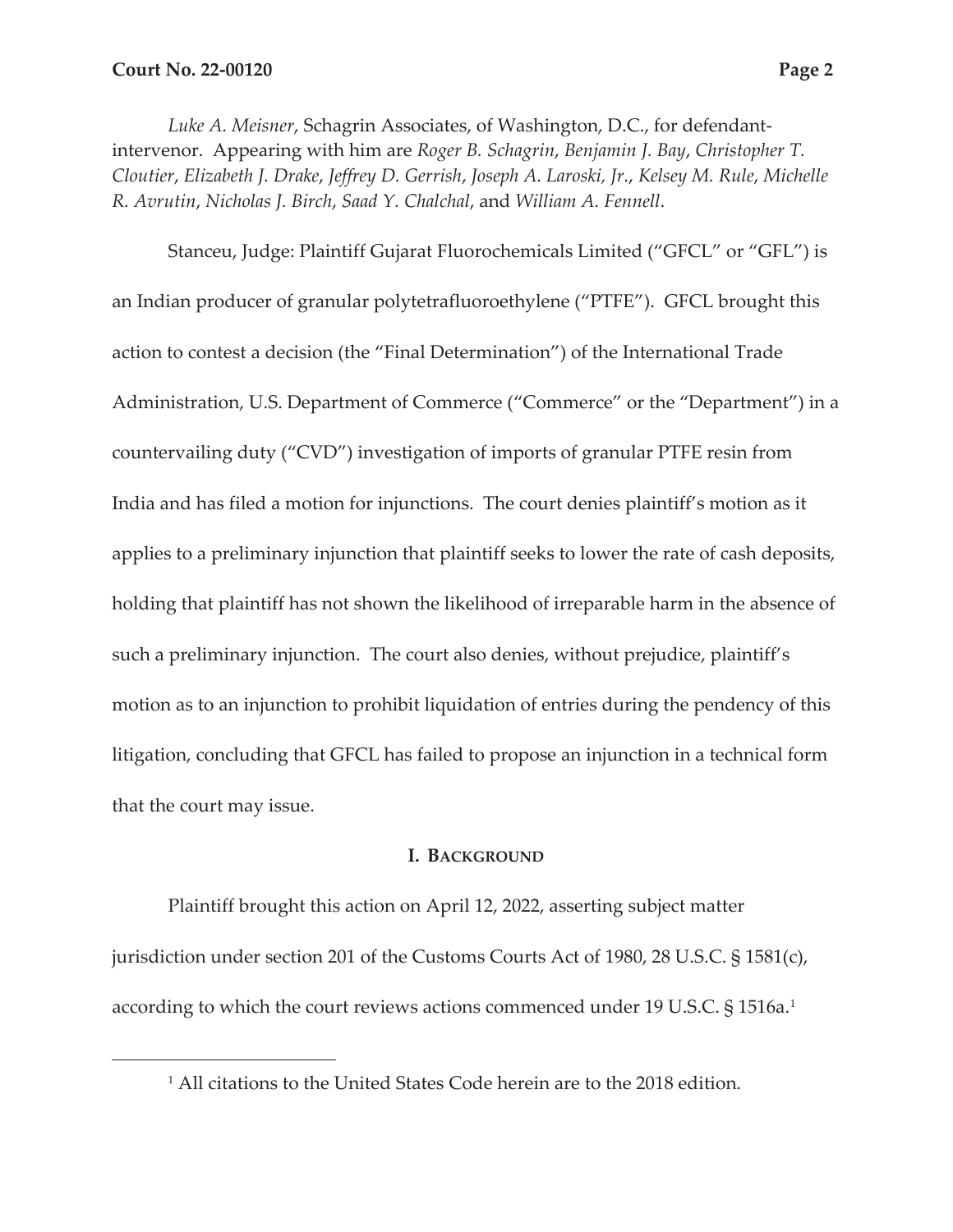Summons, ECF No. 1; Compl. ¶¶ 5–6, ECF No. 6. The next day, plaintiff filed the instant motion for injunctive relief and accompanying brief. Pl.'s Mem. of Law in Supp. of Its Mot. for a Prelim. Inj. (Apr. 13, 2022), ECF Nos. 9 (conf.), 10 (public) ("Pl.'s Br."); Pl.'s Mot for a Prelim. Inj. (Apr. 13, 2022), ECF Nos. 9-3 (conf.), 10-1 (public) ("Pl.'s Mot."). $^{2}$ 

The decision contested in this litigation, the "Final Determination," was published as *Granular Polytetrafluoroethylene Resin From India: Final Affirmative Countervailing Duty Determination and Final Affirmative Critical Circumstances Determination*, 87 Fed. Reg. 3,765 (Int'l Trade Admin. Jan. 25, 2022) ("*Final Determination*"). Following an affirmative determination of material injury to a U.S. domestic industry by the U.S International Trade Commission ("Commission" or "ITC"), the Final Determination culminated in the Department's issuing a countervailing duty order ("CVD Order") on PTFE from India. *See Granular Polytetrafluoroethylene (PTFE) Resin from India and Russia; Determinations*, 87 Fed. Reg. 14,038 (Int'l Trade Comm'n Mar. 11, 2022); *see also Granular Polytetrafluoroethylene Resin from India and the Russian Federation: Countervailing Duty Orders*, 87 Fed. Reg. 14,509 (Int'l Trade Admin. Mar. 15, 2022) ("*CVD Order*").

Plaintiff seeks an injunction that would prohibit, during the pendency of this litigation (including any remands and appeals), the collection of cash deposits on

<sup>2</sup> All citations in this Opinion and Order are to public documents.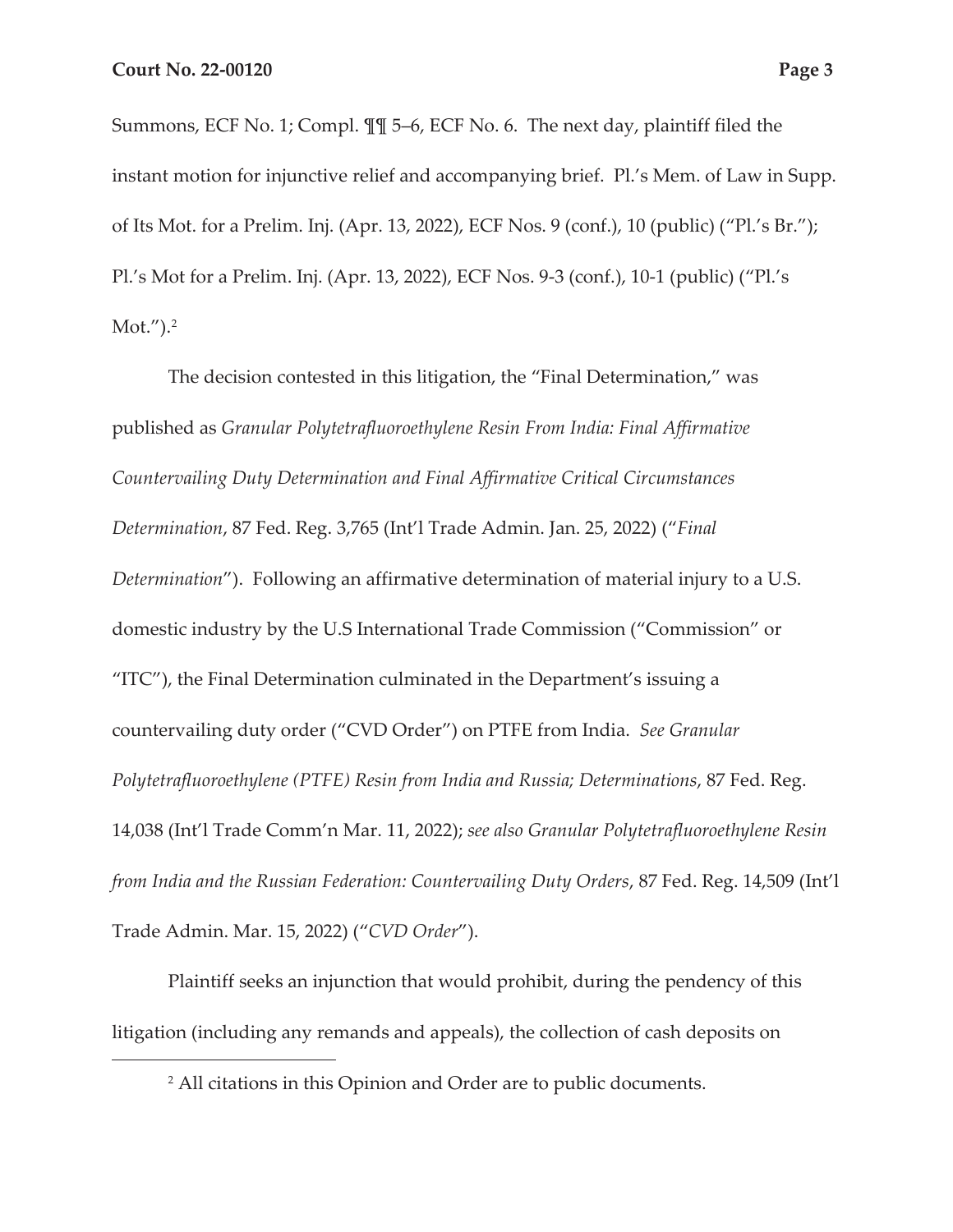entries of PTFE resin produced by GFCL at the 31.89% subsidy rate Commerce calculated for GFCL in the Final Determination. *See Final Determination*, 87 Fed. Reg. at 3,766. The injunction it seeks would direct, instead, the collection of cash deposits at the 4.75% subsidy rate Commerce calculated in its preliminary determination. *See Granular Polytetrafluoroethylene Resin From India: Preliminary Affirmative Countervailing Duty Determination, Preliminary Affirmative Critical Circumstances Determination, and Alignment of Final Determination With Final Antidumping Duty Determination*, 86 Fed. Reg. 35,479, 35,480 (Int'l Trade Admin. July 6, 2021) ("*Preliminary Determination*"). Plaintiff also seeks a "statutory" injunction under section 516A(c)(2) of the Tariff Act of 1930, *as amended*, 19 U.S.C. § 1516a(c)(2) ("Tariff Act"), to prohibit liquidation of its entries that are subject to the CVD Order. Pl.'s Br. 2.

Defendant opposes plaintiff's motion as to the rate of cash deposit collection, arguing that under "well settled law" plaintiff fails to establish the necessary factors to obtain the "rare and extreme relief it seeks." Def.'s Partial Opp'n to Pl.'s Mot. for a Prelim. Inj. 2–3 (May 4, 2022), ECF Nos. 13 (public), 14 (conf.) ("Def.'s Resp."). With respect to the requested injunction against liquidation, "Commerce consents to a limited statutory injunction with a finite end date at the end of the first review period" as opposed to "the open-ended scope of GFL's request—relief GFL does not meaningfully attempt to demonstrate is warranted." *Id.* at 3.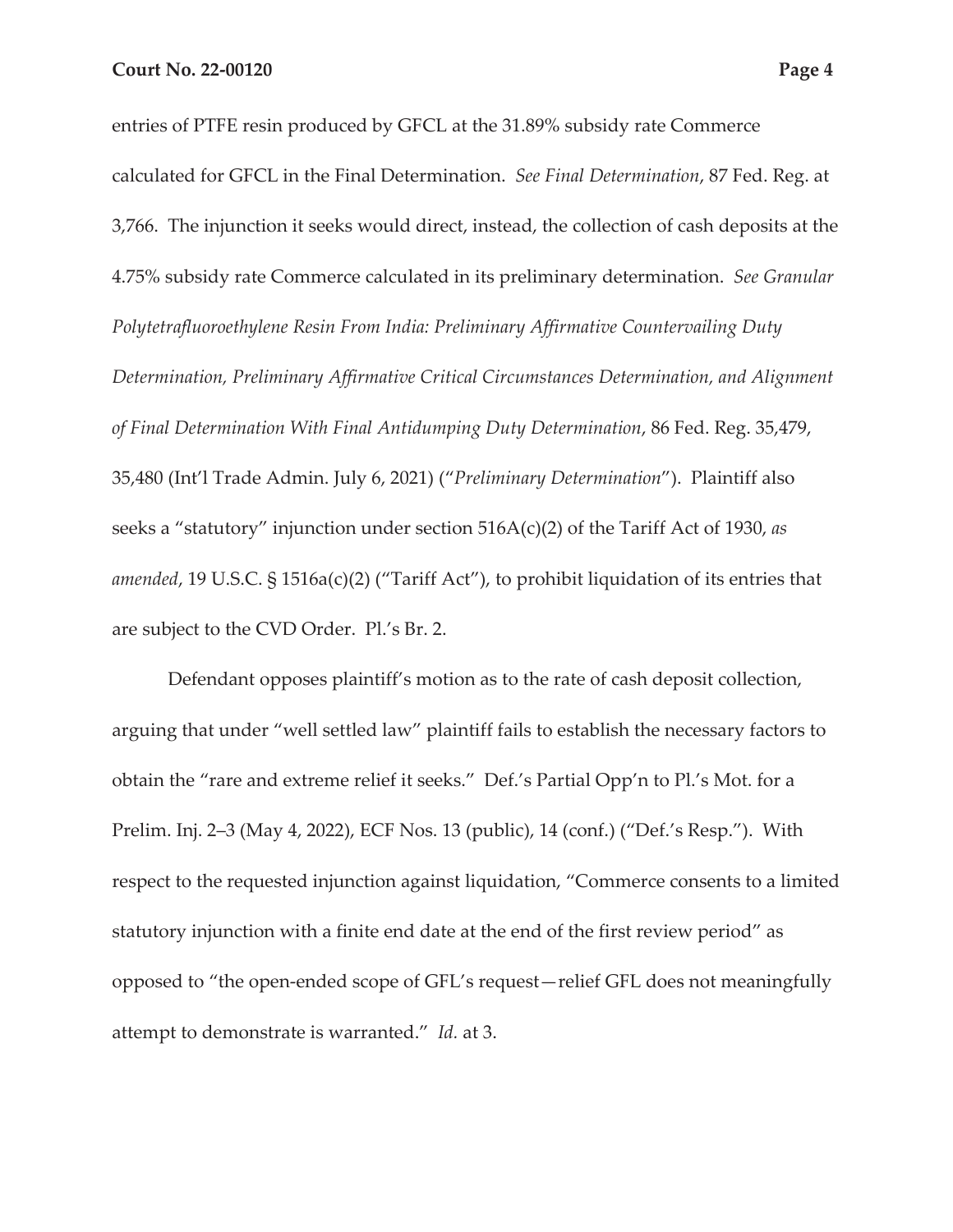Defendant-intervenor Daikin America, Inc. has not taken a position on plaintiff's motion. *See* Order (May 11, 2022), ECF No. 23 (granting consent motion of Daikin America, Inc. (May 11, 2022), ECF No. 16, to intervene as of right pursuant to 28 U.S.C.  $\S 2631(j)(1)(B)$ ).

## **II. DISCUSSION**

### **A. GFCL's Preliminary Injunction Motion Regarding Cash Deposits**

If Commerce determines that "a countervailable subsidy is being provided with respect to the subject merchandise," 19 U.S.C.  $\S 1671d(a)(1)$ , it is required by the Tariff Act to "determine an estimated individual countervailable subsidy rate for each exporter and producer individually investigated," *id.* § 1671d(c)(1)(B)(i)(I). The Tariff Act directs, further, that:

Within 7 days after being notified by the Commission of an affirmative determination under section 1671d(b) of this title, the administering authority [i.e., Commerce] shall publish a countervailing duty order which— . . . requires the deposit of estimated countervailing duties pending liquidation of entries of merchandise at the same time as estimated normal customs duties on that merchandise are deposited.

*Id.* § 1671e(a)(3). In implementing these statutory provisions, the CVD Order provided that "[o]n or after the date of publication of the ITC's final injury determinations in the **Federal Register**, [U.S. Customs and Border Protection] must require, at the same time as importers would normally deposit estimated duties on this merchandise, a cash deposit equal to the rates noted below." *CVD Order*, 87 Fed. Reg. at 14,510. The CVD Order specified a deposit rate of 31.89% for GFCL. *Id*.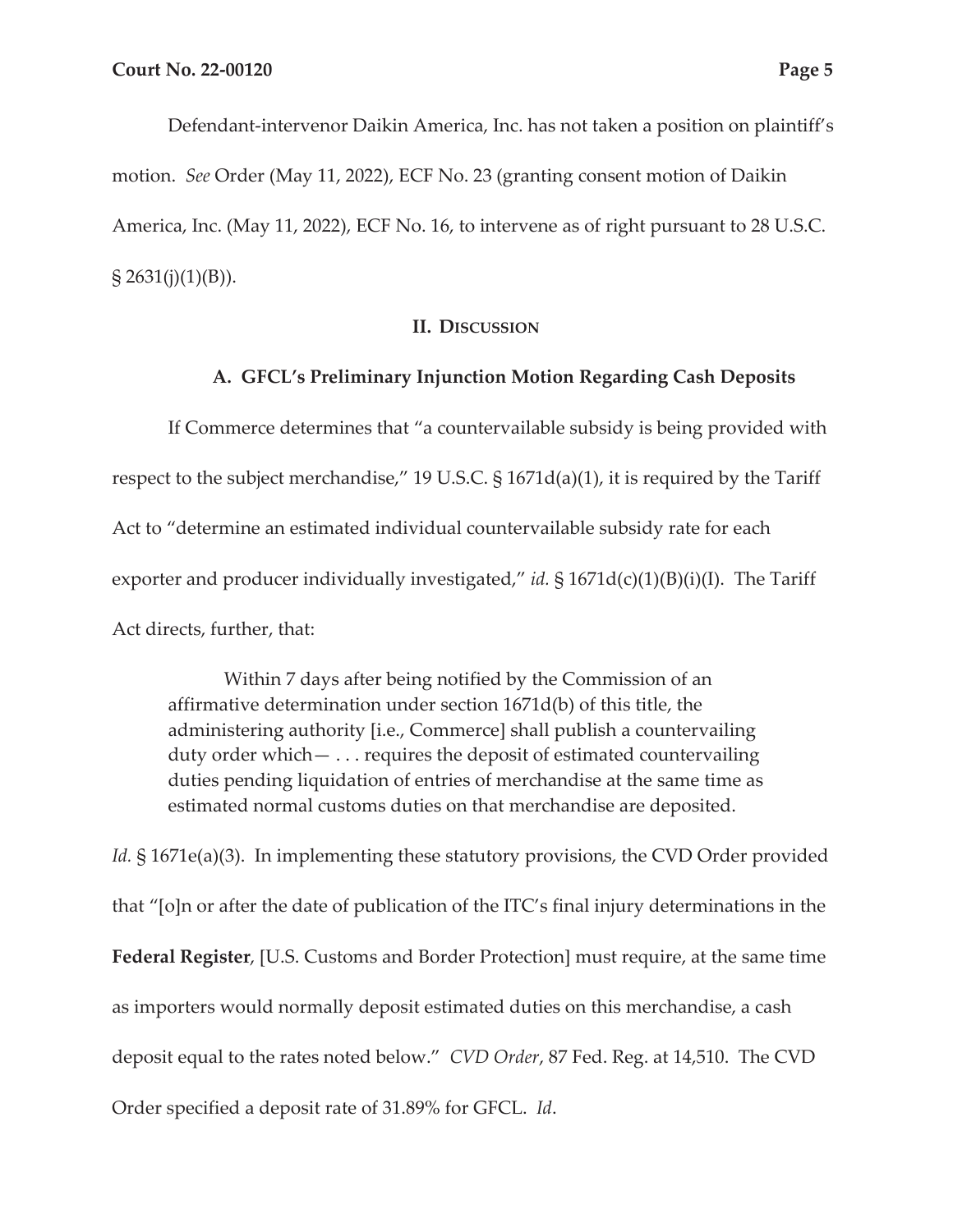When an interested party contests a final countervailing duty determination that Commerce reached under 19 U.S.C. § 1671d, as plaintiff contests here, this Court "may enjoin the liquidation of some or all entries of merchandise covered by a determination of the Secretary, the administering authority, or the Commission, upon a request by an interested party for such relief and a proper showing that the requested relief should be granted under the circumstances." 19 U.S.C. § 1516a(c)(2). Plaintiff seeks such an injunction, but the other injunction sought in plaintiff's motion, which is a preliminary injunction directed to the collection of cash deposits, is of a type not specifically provided for in the Tariff Act, or customary in international trade law. To the contrary, the Tariff Act, in 19 U.S.C. § 1671e(a)(3), directs Commerce to order the "deposit of estimated countervailing duties" that it determines for an exporter or producer in a final affirmative countervailing duty determination made according to § 1671d(c)(1)(B)(i)(I). Any preliminary injunction is an "extraordinary remedy," *Winter v. Nat. Res. Def. Council, Inc.*, 555 U.S. 7, 22 (2008) (citations omitted), but that is particularly the case where, as here, ordering the requested relief would depart from the ordinary procedure Congress established. Under that ordinary procedure, it is Commerce, not this Court, that determines the rate of deposits of estimated countervailing duties pending judicial review following a CVD investigation.

Still, the Tariff Act does not prohibit a preliminary injunction directed to a cash deposit rate, which would depend upon the exercise of the court's general authority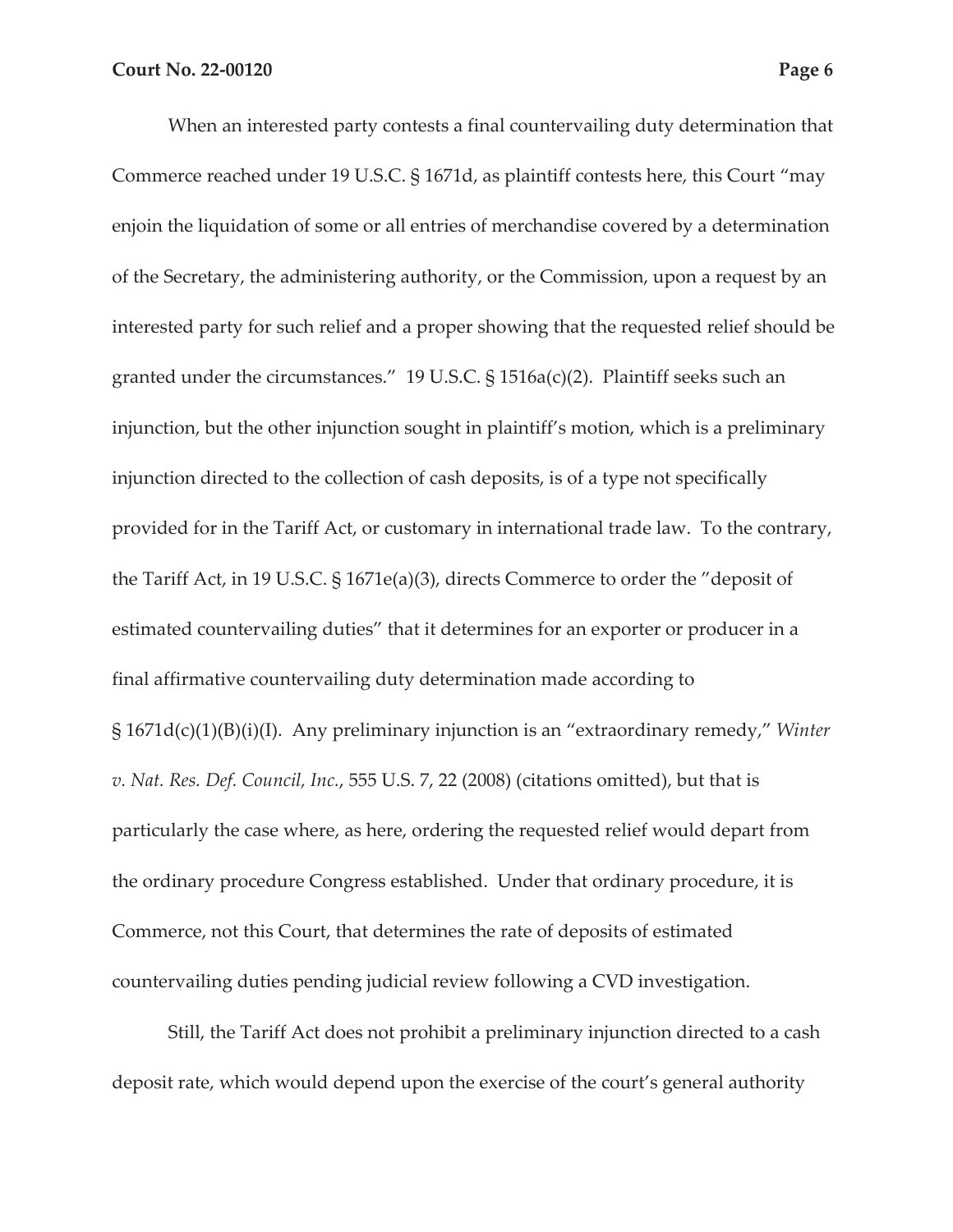(with exceptions not here relevant) to order any "form of relief that is appropriate in a civil action, including, but not limited to, declaratory judgments, orders of remand, injunctions, and writs of mandamus and prohibition." 28 U.S.C. § 2643(c)(1). The court does not imply that a circumstance necessitating a preliminary injunction directed to a cash deposit rate could never arise. But a plaintiff faces a particularly heavy burden in demonstrating a need for a remedy beyond those routinely available under the Tariff Act upon adjudication of the merits of its claims, i.e., a remand order and refund of cash deposits.

To obtain any preliminary injunction, GFCL must establish that it is likely to succeed on the merits, that it is likely to suffer irreparable harm in the absence of preliminary relief, that the balance of equities is in its favor, and that an injunction is in the public interest. *Winter*, 555 U.S. at 20 (citations omitted). While plaintiff contends that no one factor is determinative, *Winter* instructs that a showing of likelihood of irreparable harm in the absence of the relief sought is a necessary prerequisite to a preliminary injunction. *Id*. at 22.

Plaintiff contends that absent a preliminary injunction to lower its cash deposit rate, it will suffer irreparable reputational and economic harm pending a decision on the merits. Pl.'s Br. 44. It alleges that "GFCL has contractual commitments to deliver granular PTFE resin to U.S. customers on the basis of annual contracts and other contracts that will [be] fulfilled at a loss to GFCL." *Id.* at 45. Plaintiff also alleges that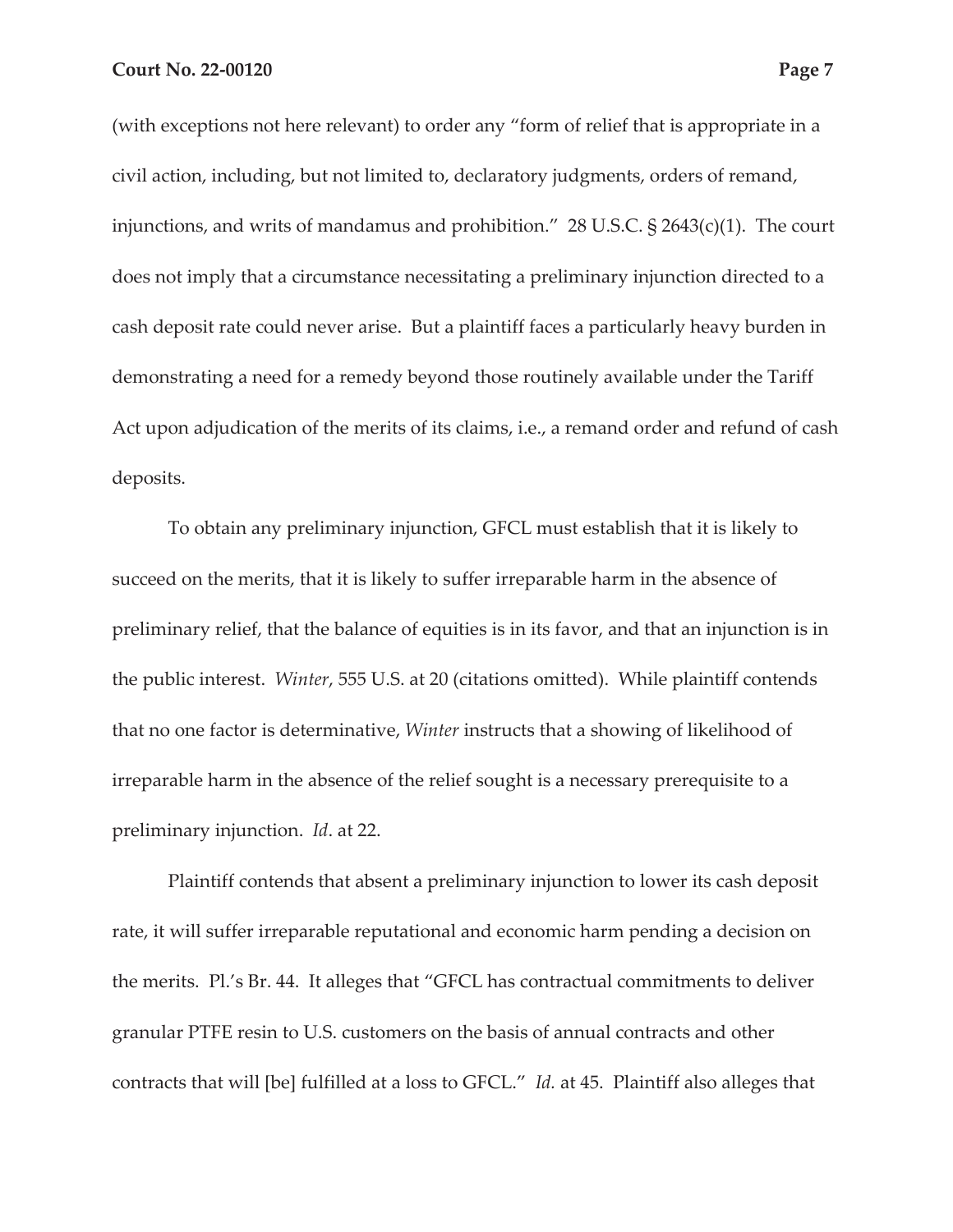"[d]ue to the significant duty increases caused by the final CVD rates, GFCL has been forced to reach out to all of its existing customers to mitigate and renegotiate its contracts with them." *Id.* at 46. GFCL asserts, further, that "this effort by GFCL will have long lasting negative consequences on its good will, reputation and brand in the United States" and that "[c]ustomers will remember that GFCL asked to renegotiate contract terms and push on price increases resulting in business uncertainty and loss of customers." *Id*. It adds that "[e]ventually, these customers will be pushed to work with GFCL's competitors, leaving GFCL with no avenue to reestablish these lost relationships" and that "[d]ue to the high rates established by the *Final Determination*, GFCL will also have to adjust its business plans and behaviors, resulting in lost business opportunities, and a reduction in available granular PTFE resin for the U.S. market." *Id*. (citation omitted). Plaintiff summarizes these points as follows:

Because of the increased CVD cash deposits that will be due on GFCL's exports to U.S. customers and GFCL's inability to pass on these duty increases to U.S. customers with whom it has contractual obligations, the threat of lost revenues on U.S. sales through the next year is immediate and not speculative. Not only will U.S. customers look elsewhere for supply but they will also look for processing of PTFE resin outside the United States, resulting in business uncertainty and in decreased demand for granular PTFE resin in the U.S. market. If these trends take hold, they will be nearly irreversible.

*Id*. at 47. To support its assertions, plaintiff relies on an affidavit submitted by Kapil Malhotra, the Global Business Unit Head- Fluoropolymers of GFCL. *See* Pl.'s Br., Exh. 20. In relevant part, the affidavit includes a chart titled "Gujarat Fluorochemicals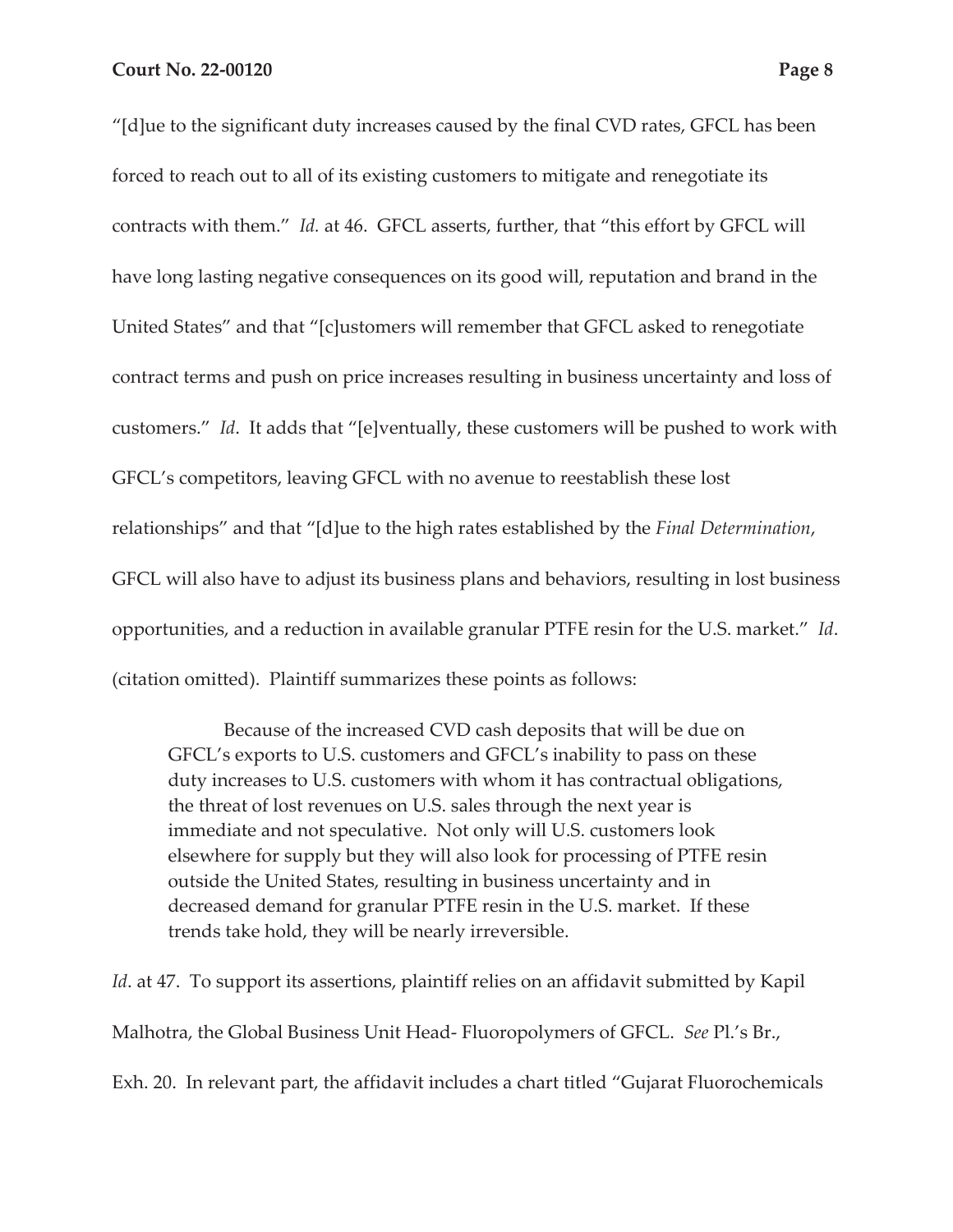Limited Estimated Loss of Revenue and Cost Increases on Exports of Granular PTFE Resin, Due to Final CVD Duty Rate." *Id.* at 4. These estimations are described as based, in part, on the "customer's reactions thus far." *Id*. at 3

For the purpose of ruling on plaintiff's motion for an injunction on the cash deposit rate, the court presumes that the consequences plaintiff alleges—e.g., "lost business opportunities," inability to pass on costs and the attendant "threat of lost revenues on U.S sales through the next year," "business uncertainty," and "decreased demand"—are true. Pl.'s Br. 46–47. But even upon doing so, the court must conclude that plaintiff has not made allegations of likely harm sufficient to entitle it to the preliminary injunction it seeks.<sup>3</sup> The types of harm plaintiff alleges are not unlike those that reasonably could be expected to occur in a typical countervailing duty investigation involving a similar cash deposit rate. Plaintiff has not put forth allegations sufficient to cause the court to conclude that the prospect of future refunds of excess cash deposits for importers of record, along with a lower deposit rate at that time, will be an inadequate remedy under the statutory scheme.

Plaintiff alleges, further, that it "will suffer significant financial harm as a consequence of the sudden increase in the CVD rate and having to post large CVD cash

<sup>&</sup>lt;sup>3</sup> Because the court presumes plaintiff's allegations to be true for purposes of ruling on its motion for a preliminary injunction, the court has not conducted an evidentiary hearing on the issue of the likelihood of irreparable harm.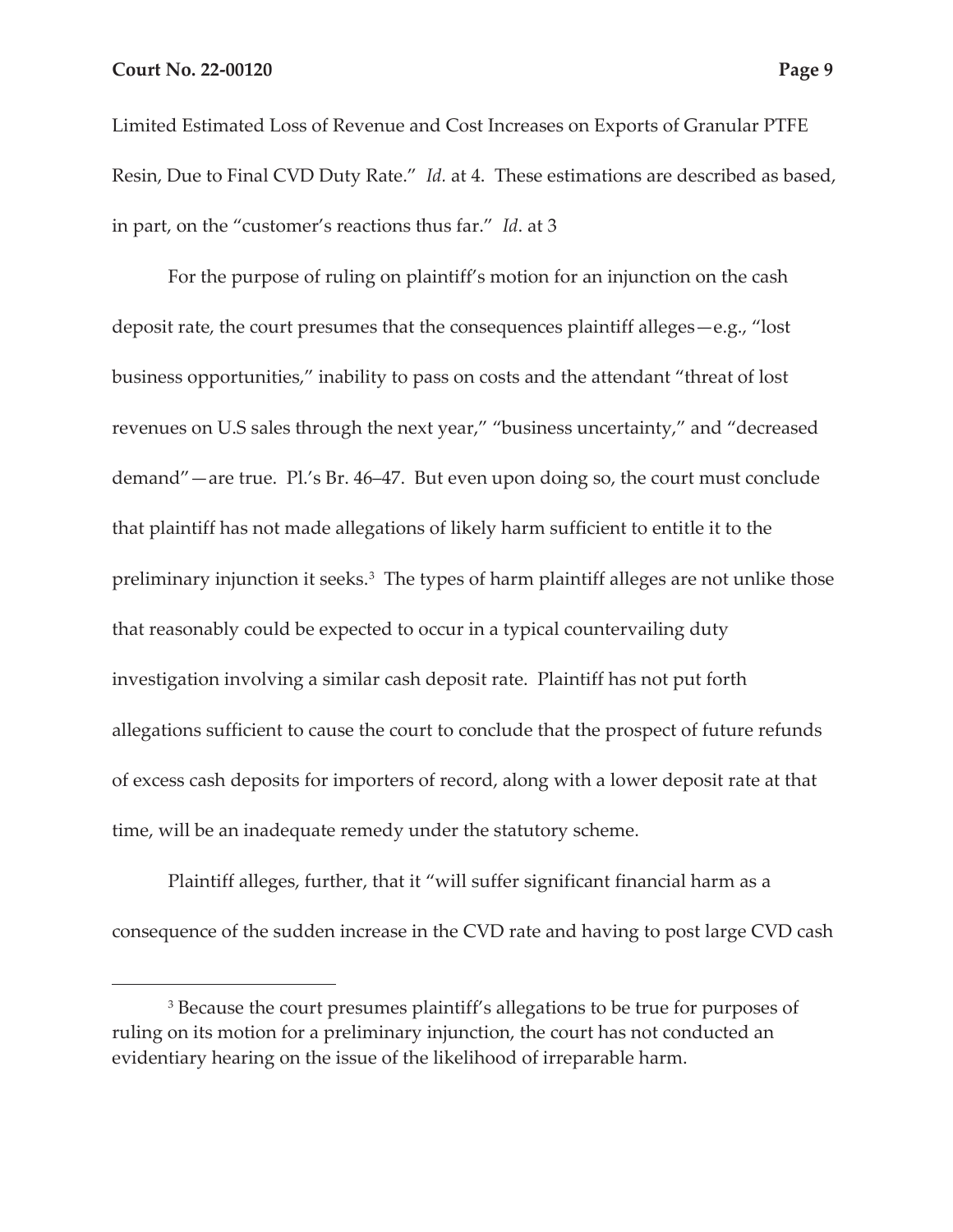deposits." *Id.* at 46. This allegation is difficult to comprehend. In the standing section of its complaint, Compl. ¶ 7, GFCL describes itself as an exporter and producer of the subject merchandise, not as an importer of record that would be required to post cash deposits upon making entry. Nor does it state that it is speaking on behalf of an affiliated importer that would have "to post large CVD cash deposits." Pl.'s Br. 46. But even were plaintiff presumed to incur the expense of cash deposits until such time as refunds may be available, its allegations would not support the extraordinary remedy being sought.

In summary, plaintiff has not alleged facts sufficient to show that the current cash deposit rate is likely to cause it serious, irreparable harm, nor has it shown that the ordinary remedies available under the Tariff Act upon judicial review are likely to be inadequate. GFCL having failed to meet an essential prerequisite for a preliminary injunction as established in *Winter*, 555 U.S. at 22, the court will deny plaintiff's motion as it pertains to a preliminary injunction to lower the current cash deposit rate.

#### **B. Injunction to Prevent the Liquidation of Entries Affected by this Litigation**

GFCL seeks an injunction under 19 U.S.C. § 1516a(c)(2) to prohibit the government from "issuing instructions to liquidate or making or permitting liquidation of Plaintiff's unliquidated entries subject to the Order" that would "expire upon entry of a final and conclusive court decision in this litigation, including all appeals, as provided in 19 U.S.C. §1516a(e)." Pl.'s Mot. 2; Pl.'s Mot., Draft Order 2. Defendant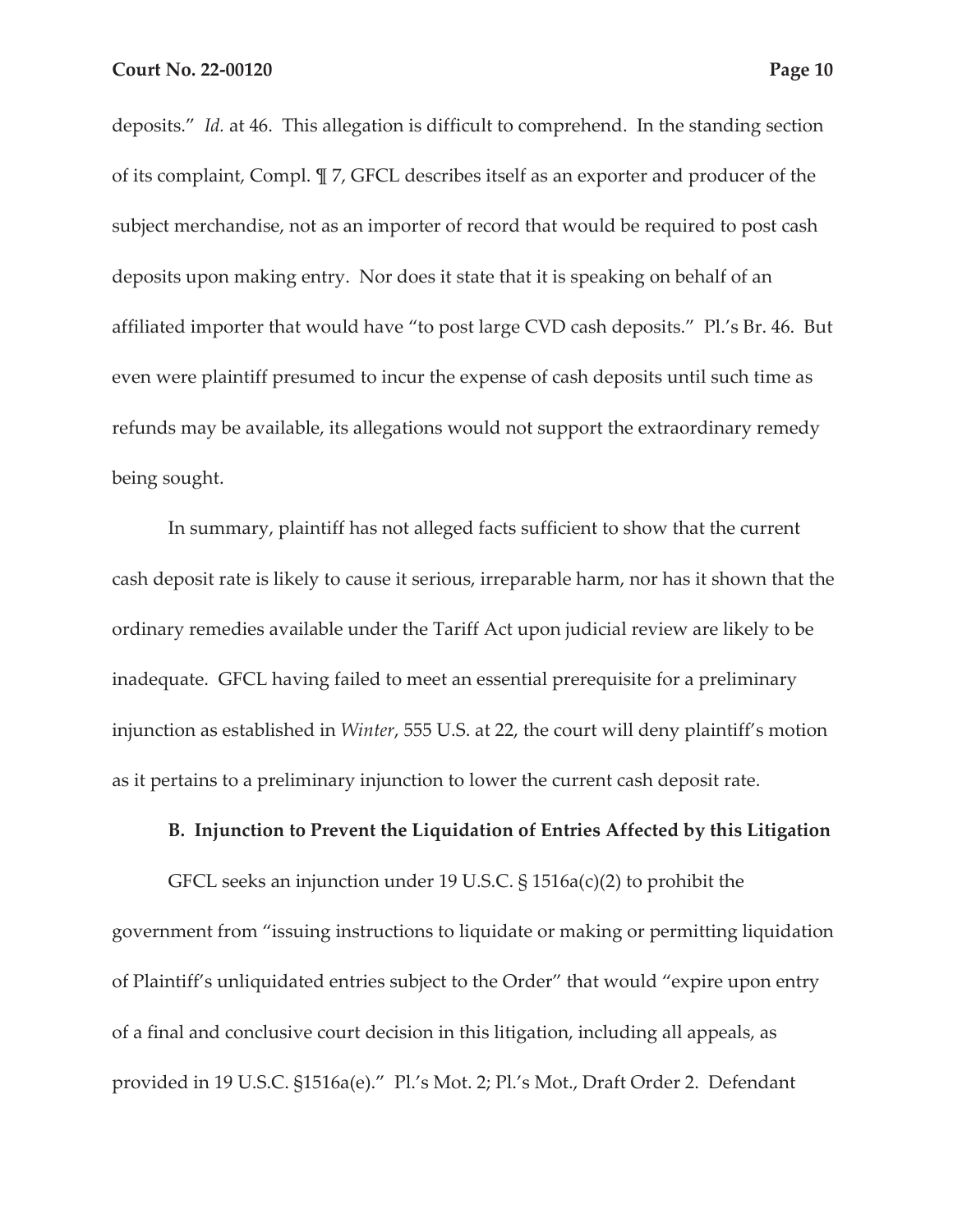responds that this court should "deny GFL's request for an injunction against liquidation with an indeterminate scope and instead issue a limited injunction consistent with Form 24 that would end on February 28, 2023—the end of the first review period." Def.'s Resp. 1. Defendant "consents to a limited statutory injunction consistent with the terms of Form 24 but opposes the indeterminate aspect of GFL's requested relief as to entries that will be made after February 28, 2023 (the 'Disputed Entries')." *Id*. at 20. Defendant argues that "GFL has not shown entitlement to an injunction against liquidation with an indeterminate scope," adding that "GFL largely ignores that it seeks an injunction against liquidation, and it makes no effort to address the duration of its proposed relief." *Id*.

The purpose of an injunction entered under  $\S$  1516a(c)(2) (often referred to as a "statutory" injunction) is to preserve the court's ability to provide relief should the movant prevail on the merits. *Ugine & Alz Belg. v. United States*, 452 F.3d 1289, 1297 (Fed. Cir. 2006). Injunctions under 19 U.S.C. § 1516a(c)(2) are not "extraordinary" and routinely are granted in cases seeking judicial review under the Section 516A of the Tariff Act, 19 U.S.C. §1516a. *See Husteel Co., Ltd. v. United States*, 38 CIT \_\_, \_\_, 34 F. Supp. 3d 1355, 1359 (2014) ("Because of the unique nature of antidumping and countervailing duty challenges, the court routinely enjoins liquidation to prevent irreparable harm to a party challenging the antidumping or countervailing duty rate." (citing *Wind Tower Trade Coal. v. United States*, 741 F.3d 89, 95 (Fed. Cir. 2014))). In the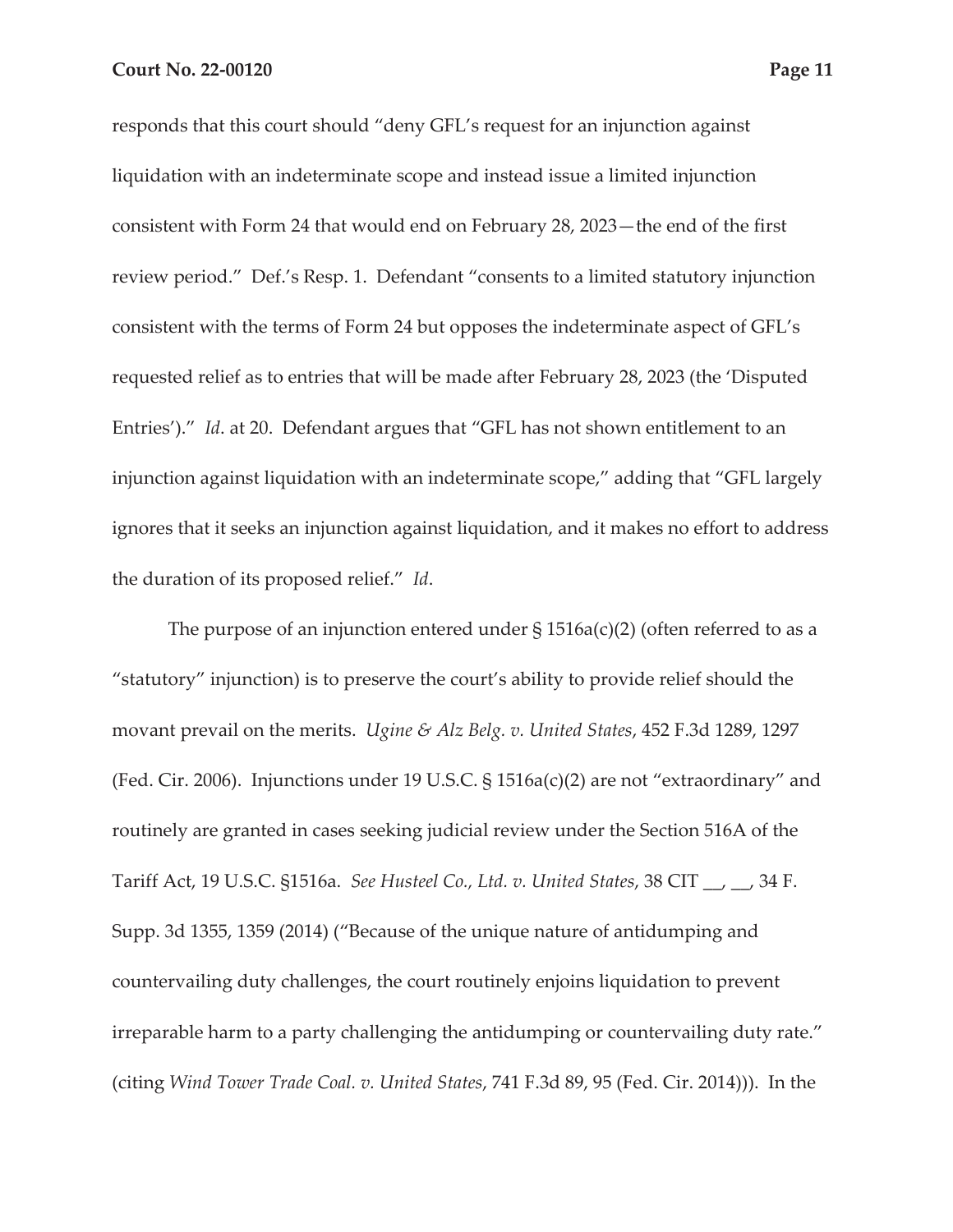absence of an injunction in some form, the attachment of finality to the liquidation of the entries of merchandise covered by the contested determination, 19 U.S.C. § 1516a(c)(2), may place those entries beyond the reach of a court-ordered remedy imposed at the conclusion of the litigation and may deny the plaintiff the opportunity to obtain meaningful judicial review of the contested agency action. *See Zenith Radio Corp. v. United States*, 710 F.2d 806, 810 (Fed. Cir. 1983). The prospect of this type of harm to plaintiff is present in this litigation.

Parties to an action brought under Section 516A may agree upon the terms of a statutory injunction according to 19 U.S.C.  $\S$  1516a(c)(2) by submission of an executed USCIT Form 24. In this case, the parties have not done so. Moreover, plaintiff's draft order informs the court only that plaintiff seeks an injunction against "liquidation of Plaintiff's unliquidated entries subject to the [CVD] *Order*," Pl.'s Mot., Draft Order 2, and offers no additional details. It is not clear what is meant by "Plaintiff's unliquidated entries": it is not apparent that plaintiff could have its own entries, and the reference might mean either entries of merchandise produced by plaintiff, or of merchandise exported by plaintiff. There is no attempt to specify the technical parameters that are addressed in USCIT Form 24. *See, e.g.*, *Mosaic Co. v. United States*, 45 CIT \_\_, \_\_, 540 F. Supp. 3d 1330, 1337–38 (2021); *see also* USCIT Rules, Appendix of Forms, Specific Instructions - Form 24. Beyond the stated, and inadequate, terms of its draft order, plaintiff leaves it to the court to develop an order of injunction that would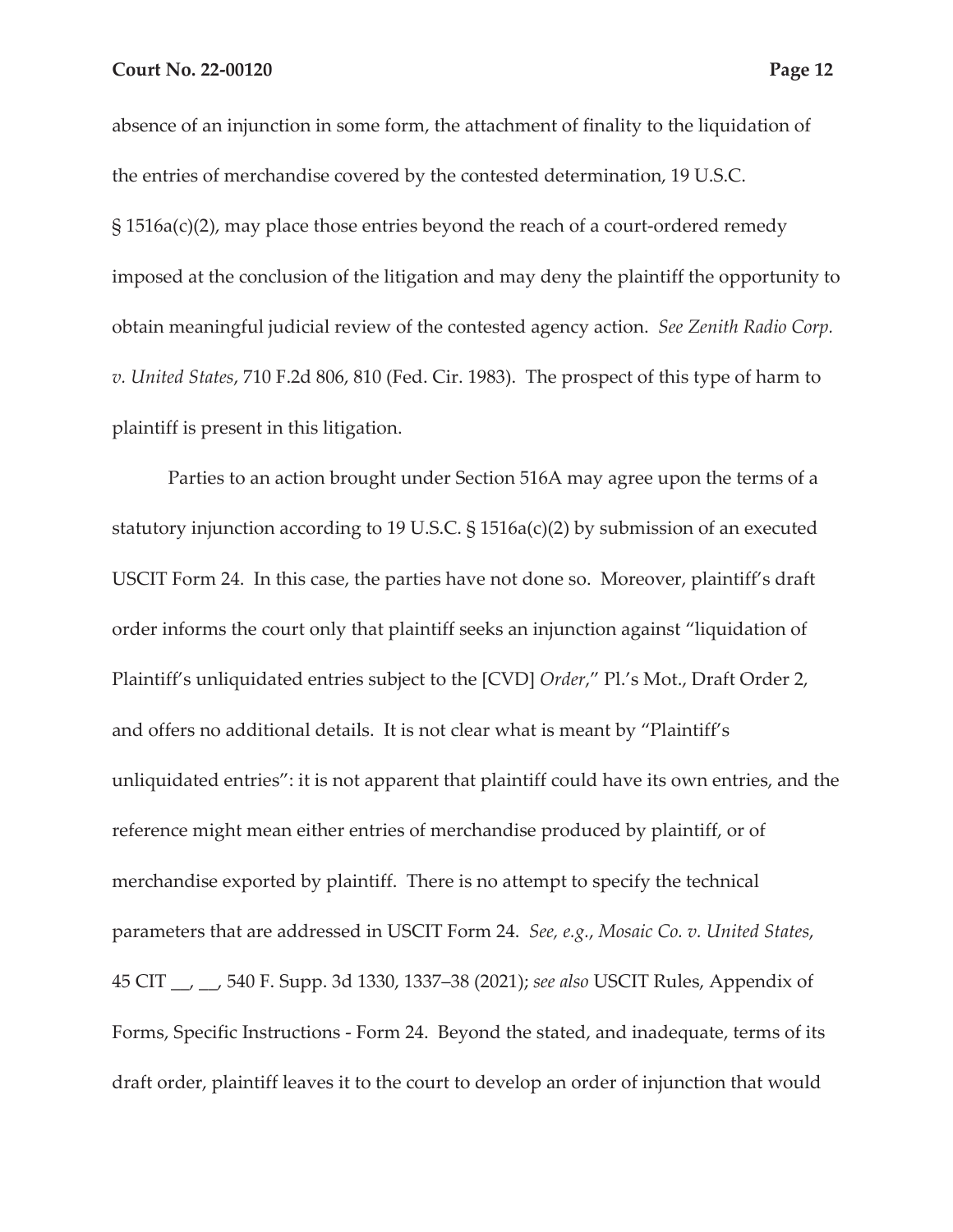satisfy the multiple requirements of a statutory injunction in an action contesting the final determination in a countervailing duty investigation. This the court declines to do.

Defendant has submitted a draft order of injunction that addresses details that plaintiff's draft order does not. *See* Def.'s Resp., Draft Order. Since the filing of this document, plaintiff has made no submissions, and the court, therefore, has not been informed as to whether plaintiff consents to a statutory injunction entered according to 19 U.S.C. § 1516a(c)(2) on the terms defendant proposes.

#### **III. CONCLUSION AND ORDER**

In conclusion, plaintiff has not alleged sufficient facts to establish that it is likely to suffer irreparable harm in the absence of preliminary relief regarding its payment of cash deposits at the CVD rate established in the Final Determination, and, accordingly, is not entitled to the preliminary injunction it seeks.

While the circumstances of this litigation warrant the issuance of a statutory injunction, in some form, under 19 U.S.C. §1516a(c)(2), plaintiff has not placed before the court a draft order in a form that the court may issue.

Upon consideration of plaintiff's motion for a preliminary injunction, Mot. for Prelim. Inj. (Apr. 13, 2022), ECFs Nos. 9-3 (conf.), 10-1 (public), plaintiff's brief in support of its motion, Pl.'s Mem. of Law in Supp. of Its Mot. for a Prelim. Inj. (Apr. 13, 2022), ECF Nos. 9 (conf.), 10 (public), defendant's response, Def.'s Partial Opp'n to Pl.'s